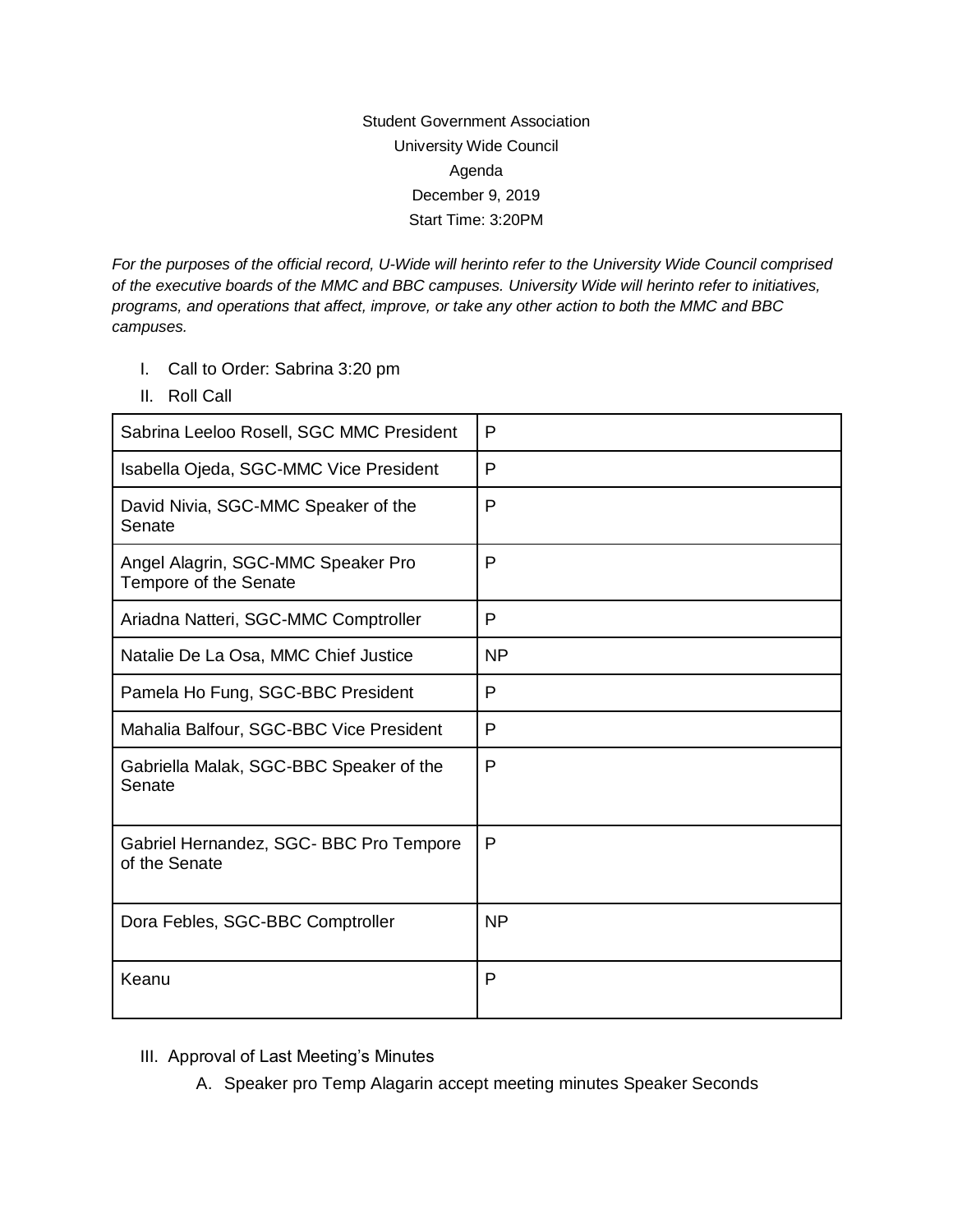- 1. Passes Unanimously
- IV. Old Business
- V. New Business
	- A. Special announcement
		- 1. FIU Football is going to a bowl game this year
		- 2. Bowl is going to be in Alabama
		- 3. FIU Will be taking students but the exact logistics have not been confirmed
		- 4. Game will be next week
		- 5. 100 students being targeted
		- 6. Is there repercussion for students who do not follow through on the educational component
			- 1. Must be completed before the trip
	- B. MMC Pro Temp Angel Initiative for Free Feminine Hygiene Products
	- C. Identify a time to meet for next semester for U-Wide and Congress
	- D. UB 3602 A Bill to incorporate SGC-MMC Contingency Fund Regulation
		- 1. MMC Protemp move into voting on UB3602 Speaker seconds
		- 2.

| Sabrina Leeloo Rosell, SGC MMC President                    | N                  |
|-------------------------------------------------------------|--------------------|
| Isabella Ojeda, SGC-MMC Vice President                      | N                  |
| David Nivia, SGC-MMC Speaker of the<br>Senate               | Y                  |
| Angel Alagrin, SGC-MMC Speaker Pro<br>Tempore of the Senate | Y                  |
| Ariadna Natteri, SGC-MMC Comptroller                        | Non- Voting Member |
| Natalie De La Osa, MMC Chief Justice                        | Absent             |
| Pamela Ho Fung, SGC-BBC President                           | Y                  |
| Mahalia Balfour, SGC-BBC Vice President                     | Υ                  |
| Gabriella Malak, SGC-BBC Speaker of the<br>Senate           | Y                  |
| Gabriel Hernandez, SGC-BBC Pro Tempore<br>of the Senate     | Υ                  |
| Dora Febles, SGC-BBC Comptroller                            | Non-Voting Member  |